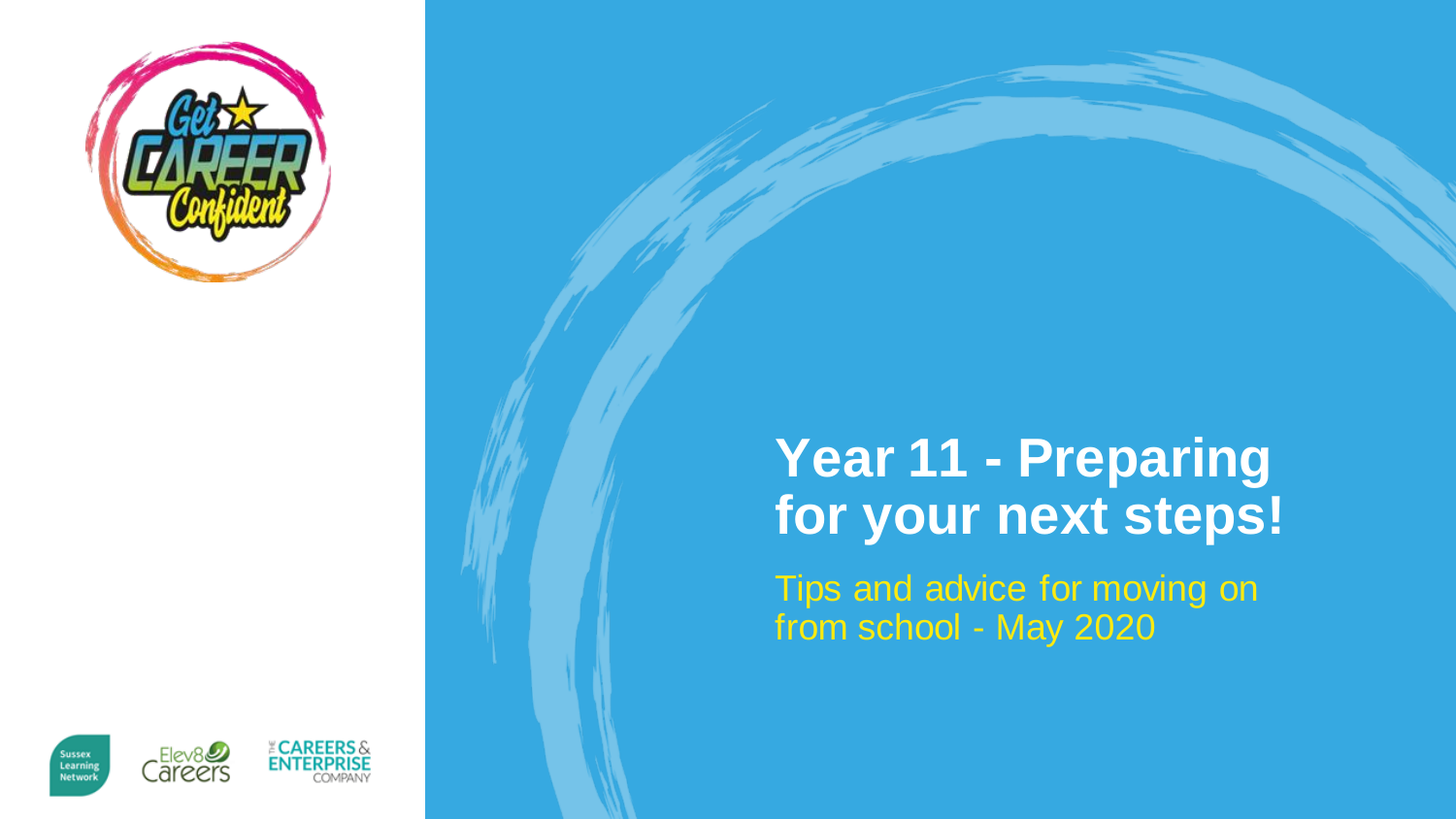

#### Hi Year 11s!

I hope you are staying safe and well!

I know life might feel very uncertain at the moment so I wanted to give you some key information to make sure you are as prepared as possible for your next steps!

Work through the next few pages, watch the videos relevant to you and make sure you are feeling confident for whatever the future holds!

Take care,

Miranda, Careers Advisor hello@getcareerconfident.co.uk

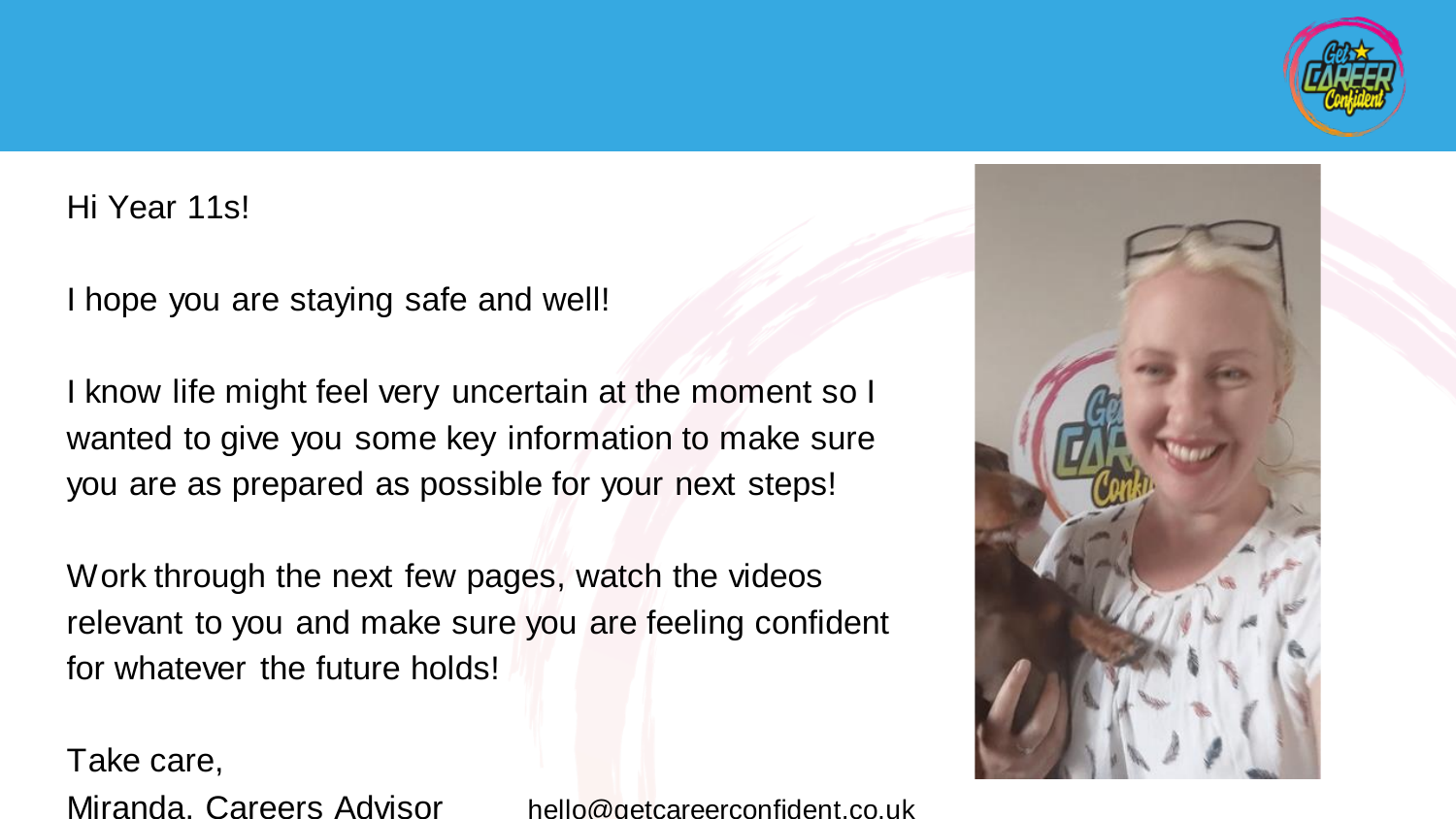## **What we are going to cover**

- 1. Top Tips for Everyone
- 2. Going to College Checklist
- 3. On Results Day
- 4. What to expect at College
- 5. Want to do an Apprenticeship?
- 6. Remember this won't be forever!



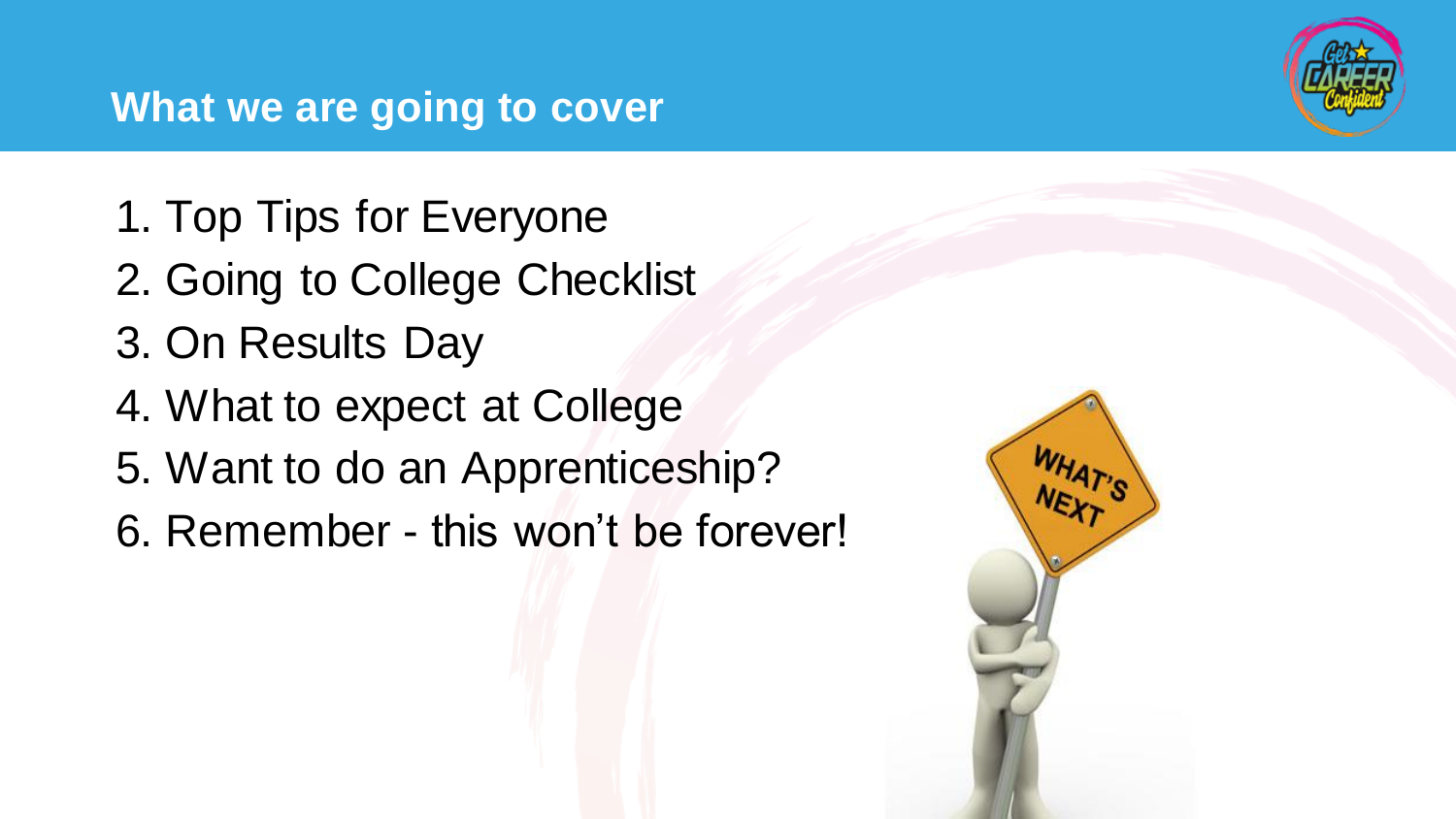

- 1. The most important thing right now is to stay safe and sane. Have a read of [Unicef's top tips.](https://www.unicef.org/coronavirus/how-teenagers-can-protect-their-mental-health-during-coronavirus-covid-19)
- Be kind to yourself. Even small achievements count! Listen to Lizzo's [advice!](https://www.facebook.com/watch/?v=1081372812047950)
- 3. Keep working learning online is different and it can be difficult to stay motivated but remember the work still counts and your brain and future you, will thank you! Bored? Then watch our [video](https://youtu.be/5mwYBIriUd0) for suggestions for free online courses and read our Boredom Breakers [handout.](https://www.getcareerconfident.co.uk/students/downloads)
- 4. If you haven't made solid plans for September, now is the time to do it! Watch our [videos](https://www.getcareerconfident.co.uk/resources/how-to-videos) (choose year 11 from drop down list) to remind you of your options. If the pandemic has made you question your decision for September, have a watch of our [video](https://www.getcareerconfident.co.uk/resources/how-to-videos) (available mid May).
- 5. Get help from Get Career Confident! Keep up to date on [Instagram,](https://www.instagram.com/getcconfident/?hl=en) watch our [videos](https://www.getcareerconfident.co.uk/resources) and sign up for an [interview](https://www.getcareerconfident.co.uk/parents/11-video-call) for more help.

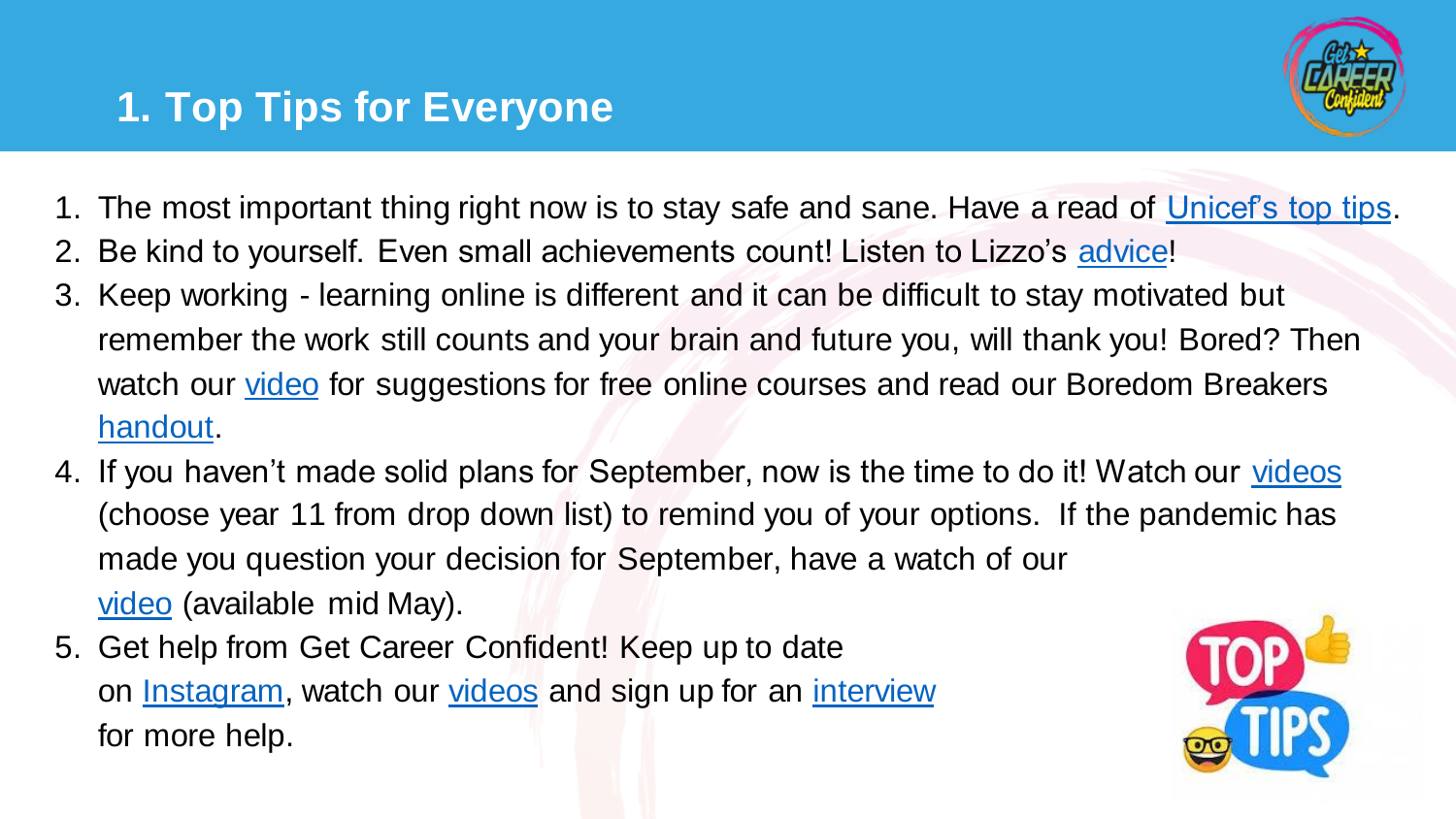## **2. Going to College Checklist**

#### **Have you?**

- 1. Checked you've received a confirmation email/letter from the college. If not then contact them to check. If you have, make sure you accept your place!
- 1. Made sure ALL your school work is complete watch [this](https://www.youtube.com/channel/UCdvKBEeU97cifqSMU8P6t6g) for some online learning tips. Try and keep engaged with your chosen subjects, so you are up to speed for when classes start. Your college may send you pre college work packs so look out for that!
- 1. Got the basics sorted? That includes a sensible email address, checked with the college if you can get a travel bursary (free money!) and if you need any specific equipment for your course, bought an **NUS card** (for loads of great student discounts), and set up a bank account.



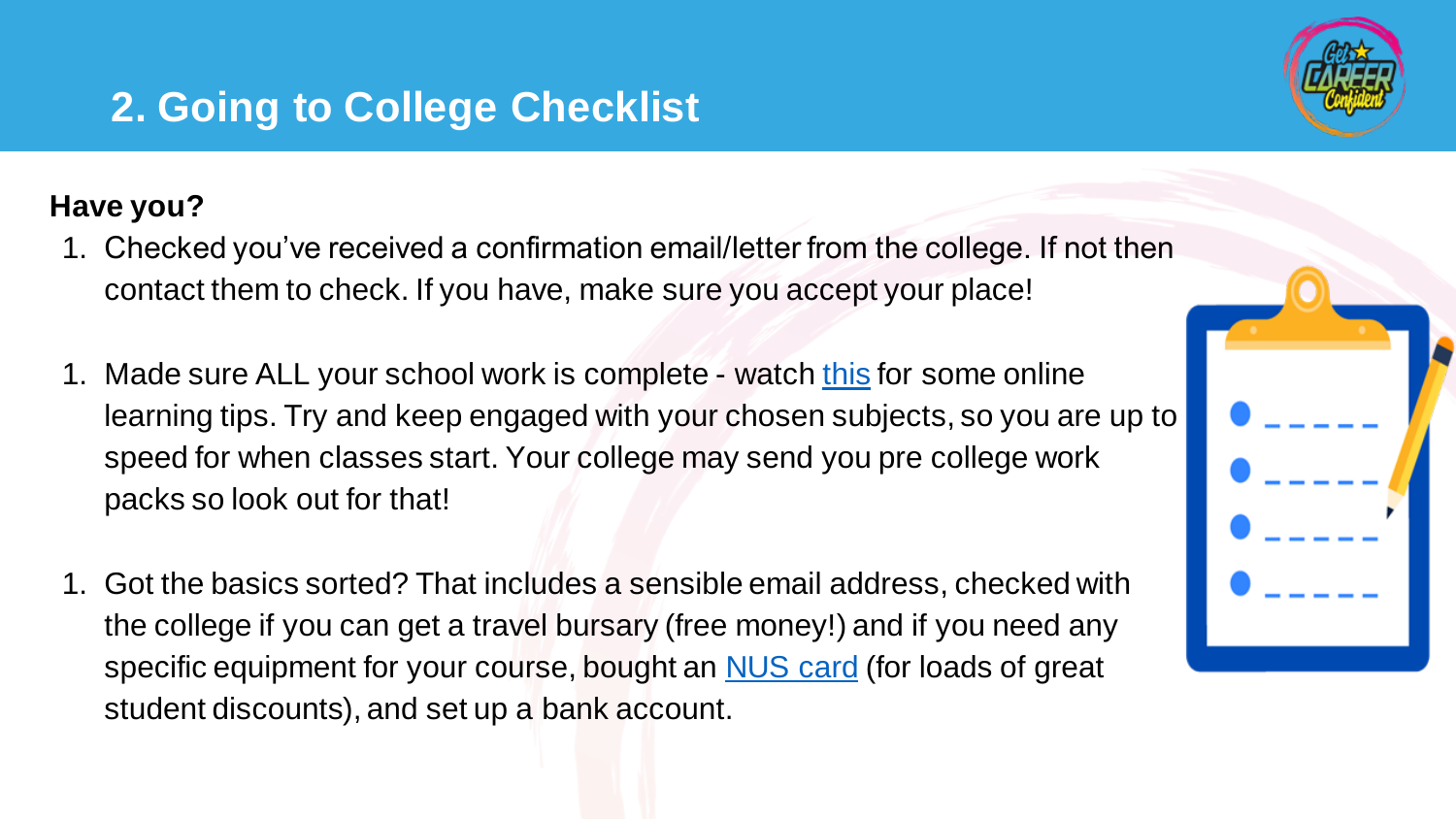## **3. On Results Day**

#### **If you get the results you were expecting:**

Yay off you go to college to do your planned courses!

#### **If you don't get the results you were expecting:**

THE RESULTS ARE IN...

If you were planning on doing a Level 3 course (A Levels or L3 BTEC) then you generally need at least 5 subjects at grade 4/5 and above. If you haven't achieved that, then call the college immediately. They may still be able to let you on to the course or they will give you an alternative option e.g. retakes of Maths or English alongside A Levels or a year of Level 2 course.

There is also the possibility of appealing your grades or taking exams in the autumn. Read more about that [here.](https://www.gov.uk/government/publications/coronavirus-covid-19-cancellation-of-gcses-as-and-a-levels-in-2020/coronavirus-covid-19-cancellation-of-gcses-as-and-a-levels-in-2020)

#### **Do not despair there are ALWAYS options!**

**For more information have a read of [this.](https://drive.google.com/file/d/1ZvVKQJLT8wmJqgGQ08xs0OLbgOYosvSc/view?usp=sharing)**

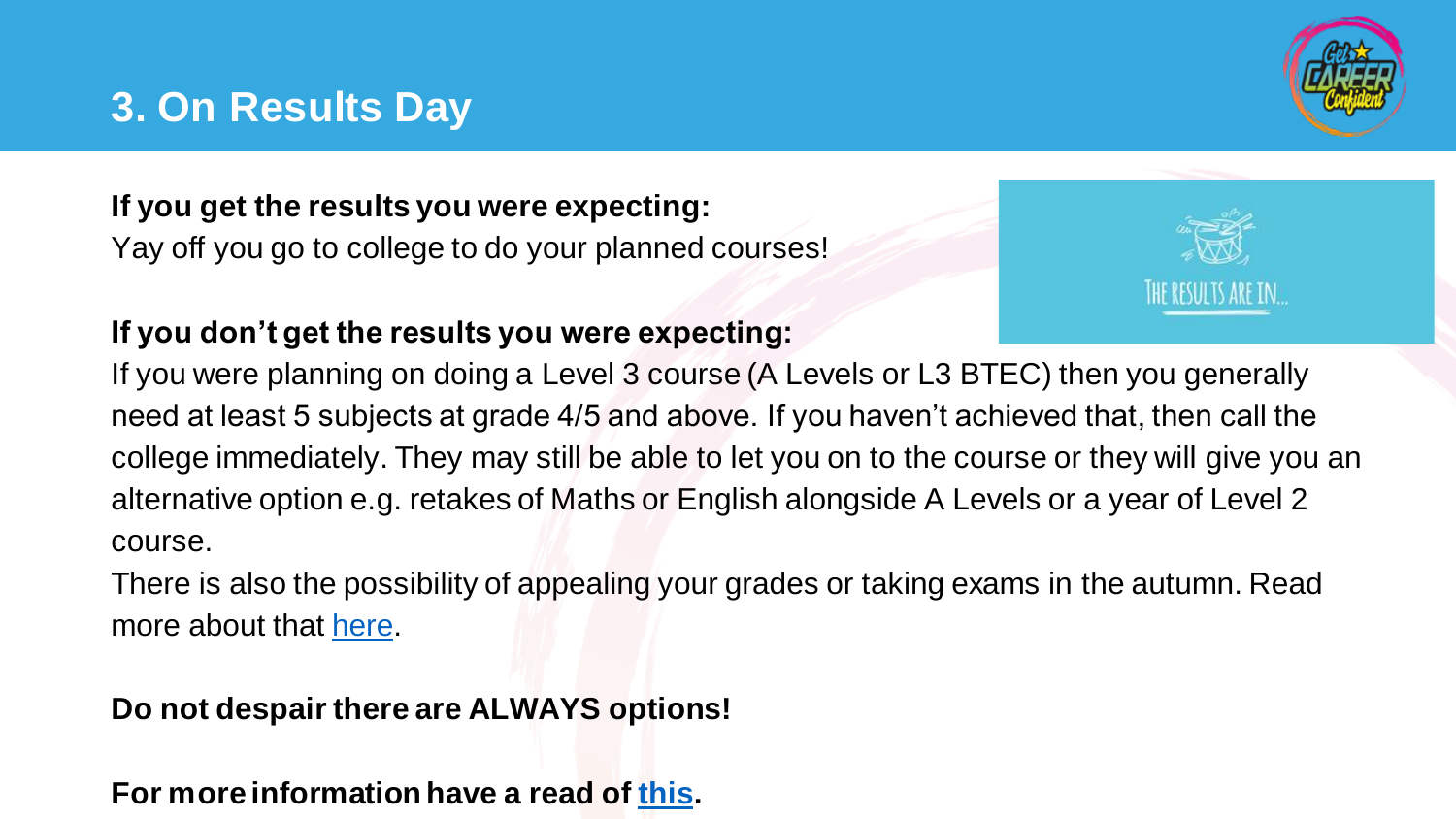## **4. What to Expect at College**





- 1. Remember everyone is new! Smile, be friendly and talk to everyone - you never know who will become your people!
- 2. You will have much more responsibility for your own learning - teachers won't push you like at school. Put the effort in but also ask when you need help!
- 3. Treat teachers with respect be on time and ready to learn. Remember you'll need them to write your references for jobs and university!
- 4. Keep track of your notes and on top of college communications. You won't get as many reminders as at school so get those deadlines in the diary!
- 5. Make the most of opportunities offered: work experience, clubs, teams. These are all ways to help you develop, learn new skills and demonstrate your motivation all valuable for when you move on to your next steps after college.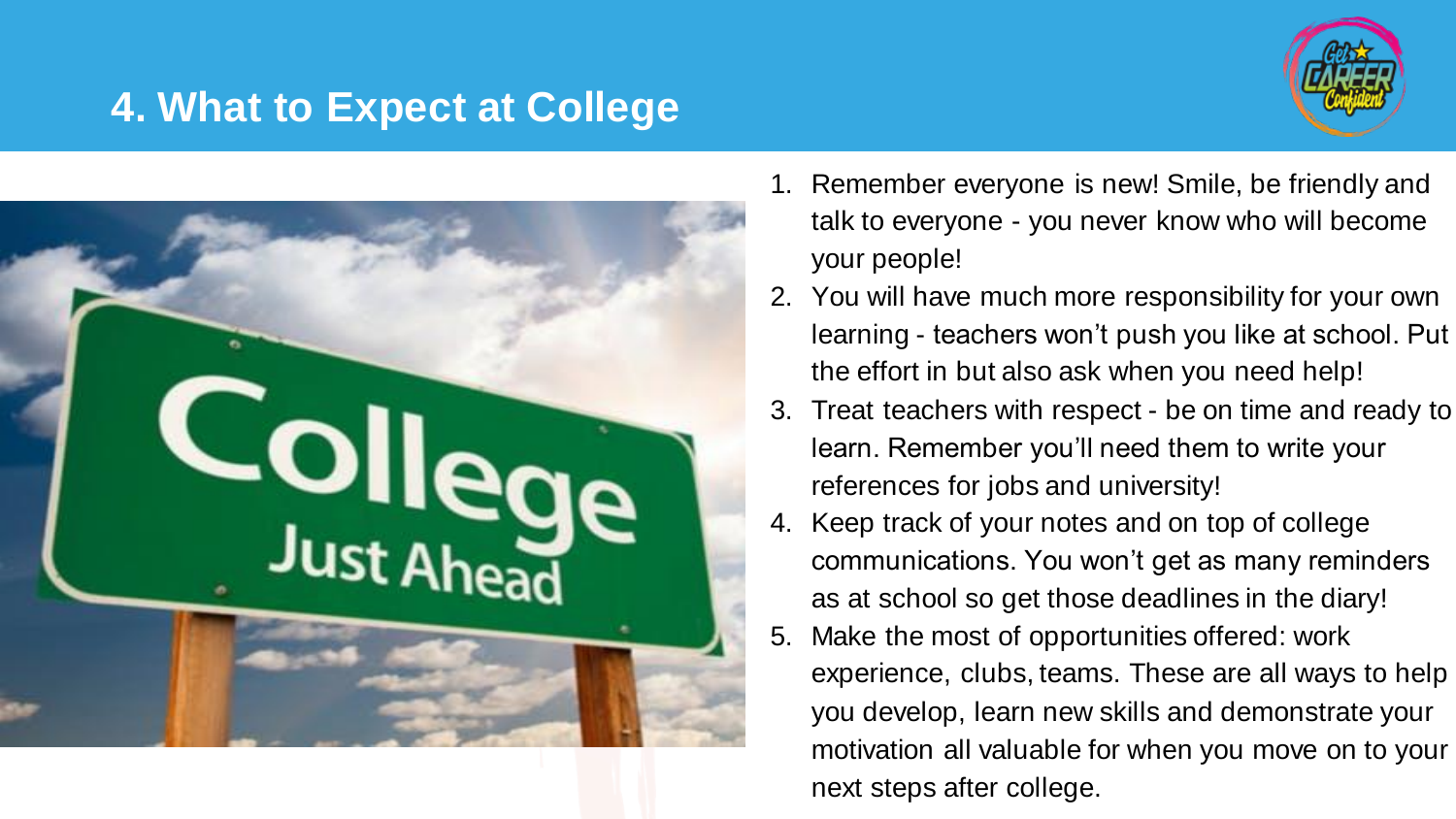# **5. Want to do an Apprenticeship?**



- 1. Watch our [video](https://youtu.be/za6A35iGaok) giving an overview of apprenticeships.
- 2. Watch our [videos](https://www.getcareerconfident.co.uk/resources/see-to-be-videos) showcasing some local apprenticeships (write 'apprenticeship' in the search box).
- 3. Download this *guide*. It is very thorough and it will cover everything you need to know as well as help you to start searching for and applying to apprenticeships.
- 4. Watch our [video](https://youtu.be/0c0NuM6EKwA) on how to choose an apprenticeship and he video on [how to find one.](https://youtu.be/esxxkXp5fyw)
- 5. Don't forget to apply for a college place as a backup. Especially this year, there will be less apprenticeships available so make sure you have something set up for September (you can always start an apprenticeship instead if you find one!)
- 6. When you start your apprenticeship make sure you get your discount [card.](https://www.apprenticeextra.co.uk/)